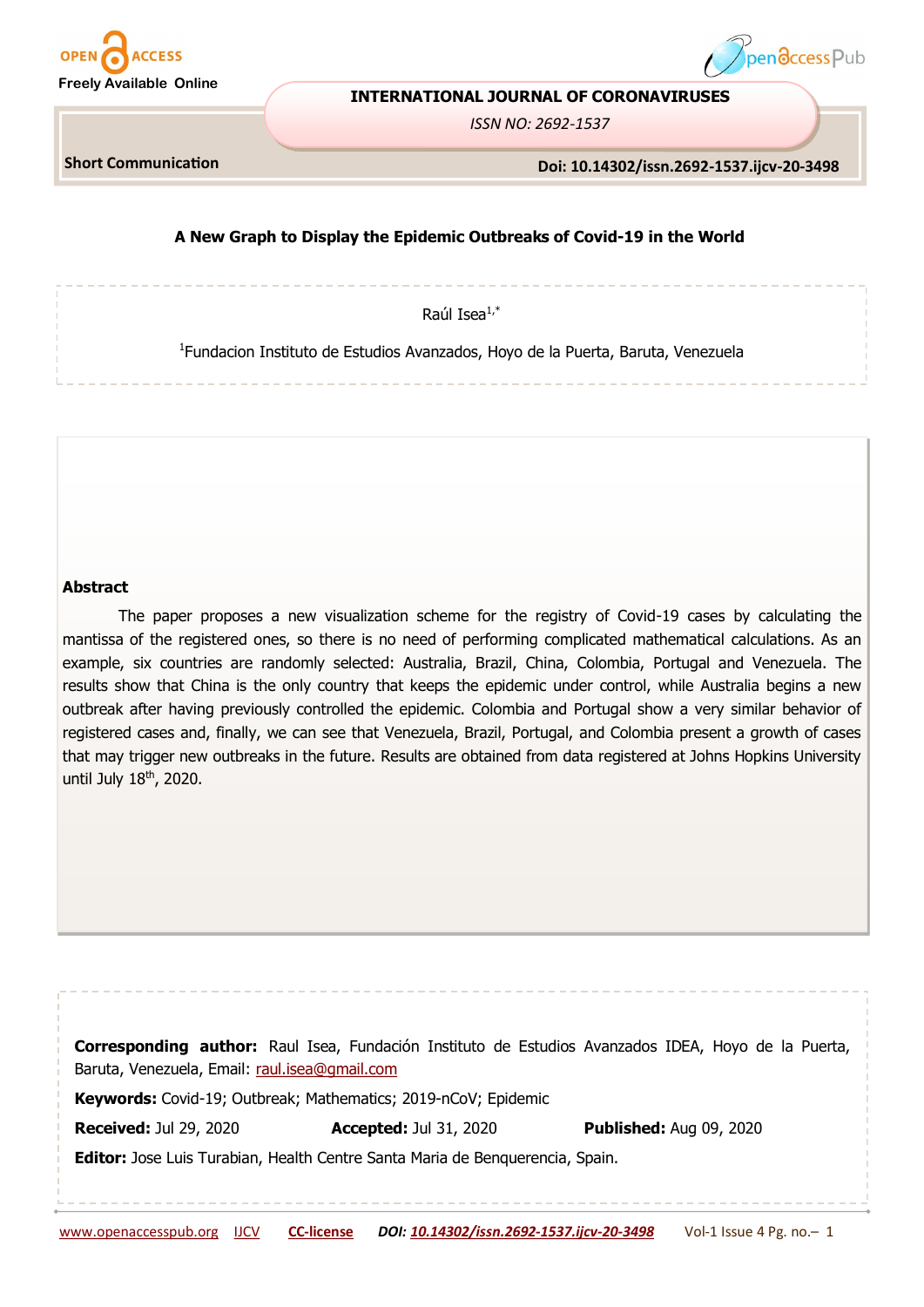



### **Freely Available Online**

### **Introduction**

The World Health Organization declared a new pandemic due to Covid-19 on March  $11<sup>th</sup>$ , 2020, and until July  $25<sup>th</sup>$ , 2020, there have been more than 13 million infections in the world with more than six hundred thousand deaths according to the daily records made by the Johns Hopkins University. For this reason, it is necessary to design new computational methodologies that allow monitoring of cases by Covid-19 in real time, and to help design public policies that allow controlling the epidemic.

As can be seen in the scientific literature, multiple mathematical models are being carried out to monitor the Covid-19 epidemic [1-4], but they must be recalculated on a daily basis. For this reason, a simple mathematical operation is proposed to determine whether or not the epidemic is being overcome, and to visualize how severe the epidemic is in real time.

### Computational Methodology

The daily case records for Covid-19 were obtained from the Johns Hopkins University database until July  $18<sup>th</sup>$ , 2020, where six countries were randomly selected, i.e., Australia, Brazil, China, Colombia, Portugal and Venezuela.

The mantissa is calculated according to the